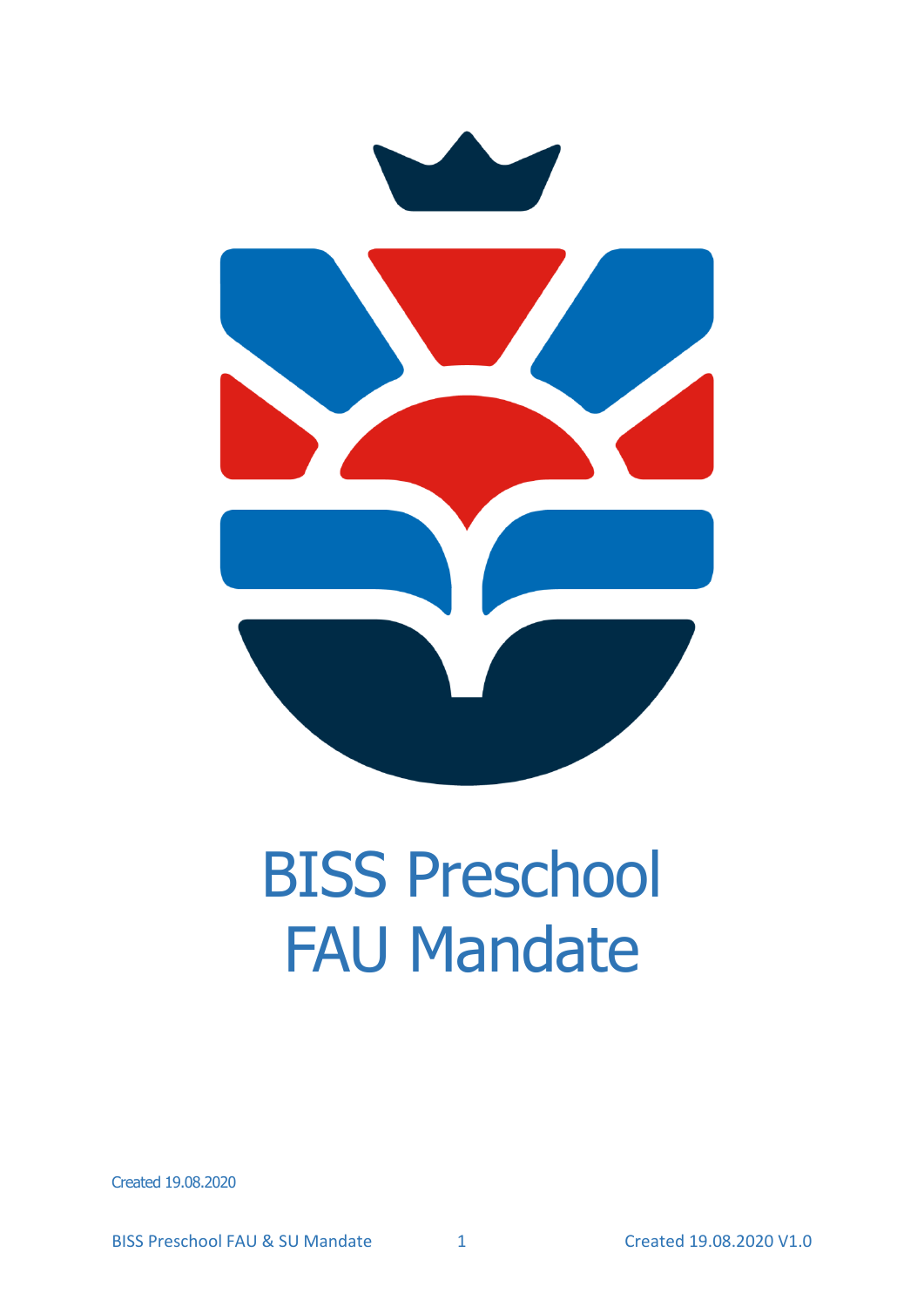#### **Contents**

Purpose 2012 2013 2022 2023 2024 2025 2026 2027 2028 2029 2026 2027 2028 2029 2027 2028 2027 2028 2027 2028 20 What is FAU and SU?<br>
Why does the preschool have a FAU & SU?<br>
Roles and Responsibilities of FAU & SU<br>
Annual Cycle<br>
5 Why does the preschool have a FAU & SU? Roles and Responsibilities of FAU & SU Annual Cycle 5

#### **Purpose**

This mandate has been created to give FAU and SU members a guide on roles and responsibilities for the BISS preschool FAU and SU committees. The purpose is to describe how the cooperation between parents/guardians and BISS Preschool is managed, as described in "Barnehageløven", BISS Preschool Framework Plan, and how it is practiced.

#### What is FAU and SU?

FAU is an abbreviation for Foreldrerådets arbeidsutvalg (the Parents' Council's working committee). All parents / guardians who have children at the preschool are members of the Parents' Council. The Parents 'Council elects a working committee (FAU) and FAU acts as a board for the Parents' Council.

FAU's members are elected every year, but for continuity it is preferable that not all members are replaced at the same time and therefore elections usually happen with the natural movements of parents from the preschool. Elections generally take place at the beginning of each school year. Ideally the FAU shall be made up of 2 representatives from each class and as a minimum there should be 1 representative from each class. The existing FAU representatives shall present the FAU group at the Parents evening at the beginning of term. Nominees should present their interest to the FAU representatives and depending on vacant spaces, will hold a vote for new members.

SU is an abbreviation for Samarbeidsutvalget (Co-operation Committee). The SU consists of an equal number if representatives from the parent group and the staff group, as well as the preschool owners (or nominated representative). SU shall be an advisory and coordinating body. Matters of importance to the preschool shall be dealt with in the SU. Examples can be: budget, annual plan, organisation etc.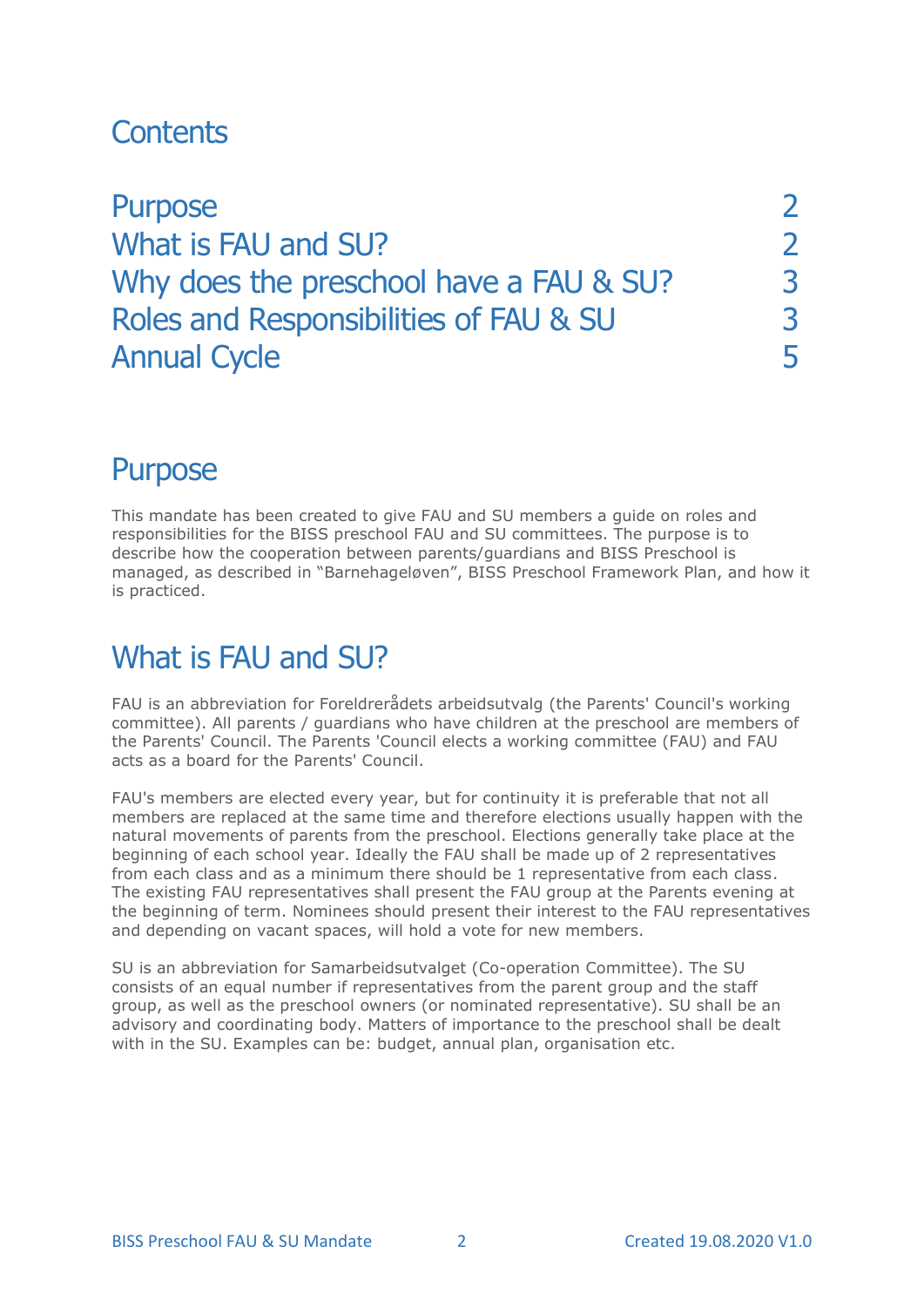### Why does the preschool have a FAU & SU?

FAU and SU will be the Voice of the Parents' Council. They shall be consulted on matters that are important to the parents / guardians, be involved in determining the annual plan for the establishment and be involved in arranging various social events. FAU and SU representatives get to know the establishment as a business and therefore will have a more in-depth view of the establishment and its workings.

Parental involvement in school is based on the fact that it is the parents who have the main responsibility for children's development and education. Parents / guardians have the right to participate in the school. FAU help to ensure real participation from parents / guardians and have co-responsibility for ensuring that the students' learning environment is safe and good.

#### Roles and Responsibilities of FAU & SU

FAU organises itself at the first FAU meeting held in the autumn. At this meeting, people are chosen for the following roles;

- FAU leader
- Deputy Chairman
- Representatives to SU (max 2 and they may be in other roles in FAU as well)
- Secretary
- Treasurer

As a member of FAU, you can have the opportunity to get to know the school's activities, management and other parents / guardians, the opportunity to contribute to the quality development of the school and contribute to a better school day for the students.

FAU shall:

- Take up cases that parents/guardians report. In cases that only individual children are affected, FAU shall always refer the parents/guardians directly to the class teacher or the preschool management team. **FAU shall not be involved in individual cases**;
- Prior to FAU meetings, send an agenda to the parents' council, as well as inquiries and comments on the agenda;
- Shall keep the parents´ council informed of ongoing matters in the form of the minutes being sent out by email / hung up in the hallway at each department;
- contribute with constructive proposals in relation to the daily operation of the preschool;
- In collaboration with the preschool, FAU will arrange volunteer work twice a year;
- FAU can arrange 1-2 social events during the year, e.g.: Christmas event, Easter Event etc.;
- Provide updated lists for the parent´s council with telephone numbers and email addresses of who they may contact if they have cases for FAU;
- Promote the common interests of parents / guardians
- Contribute to parents / guardians taking an active part in the work to create a good school environment
- Contribute to a good collaboration between home and school
- Facilitate positive development in the students

The FAU Leader shall:

- Register matters to be raised in FAU meetings;
- Call for FAU meetings;
- Be a chair of the meeting;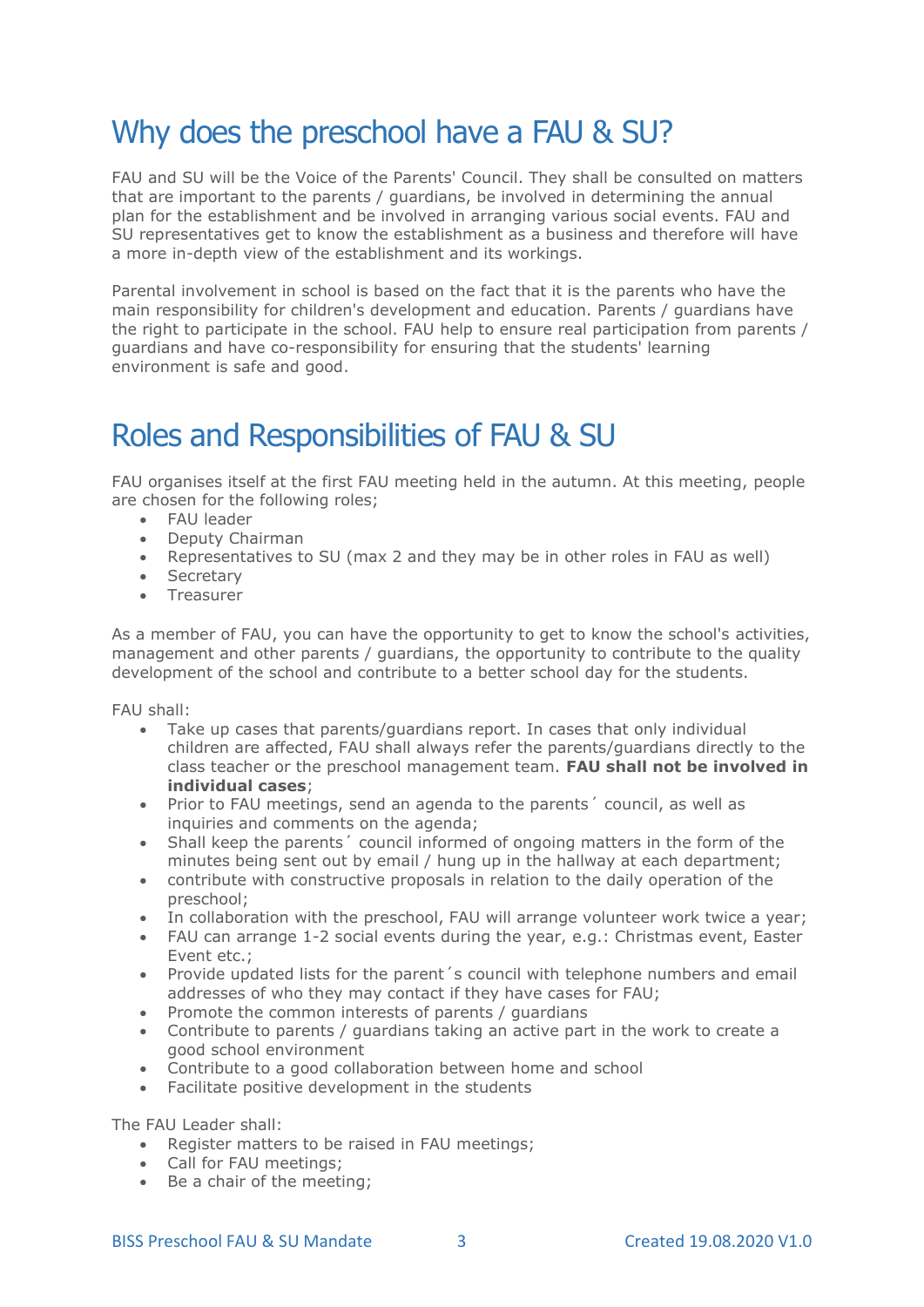- Ensure that minutes are written from the meetings, and that these are distributed to the parents´council;
- Store and ensure that the FAU documentation is up to date;
- Keep in touch with the preschool management team

The FAU leader can distribute these tasks among the FAU members.

FAU representatives have a duty of confidentiality and must be careful when handling personal information. All personal information that FAU members are privy to must be treated with the utmost confidentiality, and not reported to the parent council unless it is desired by the third party. Personnel matters are not subjects that are relevant to address to FAU, these cases must be referred on to the class teacher or the preschool management team.

All FAU members must sign a duty of confidentiality form which is kept in the preschool.

The FAU members elect the SU members to represent the parents' council at the FAU meeting held in Autumn. The management team of the preschool shall attend this meeting and have the right to express statements and make suggestions.

The SU shall:

- Discuss, coordinate and decide cases that have been reported by FAU, parents, staff and owner
- Participate in discussions in relation to the preschool's planning work, and approve the annual plan
- Be kept informed by the general manager about the preschool's financial framework, budget and staff situation

The SU representatives' responsibilities are;

- Represent the parent council, FAU, the staff and the owner, respectively
- Discuss matters with FAU / staff in advance
- Inform FAU / staff afterwards

Decisions are made through discussions and voting. When voting, each representative has one vote, and ordinary majority decisions apply. In the event of a tie, the leader has a double vote.

In the event that a FAU or SU member chooses to resign their position before the yearly elections have expired, the FAU members shall immediately ensure a new candidate is appointed. A FAU meeting will be called to identify a successor.